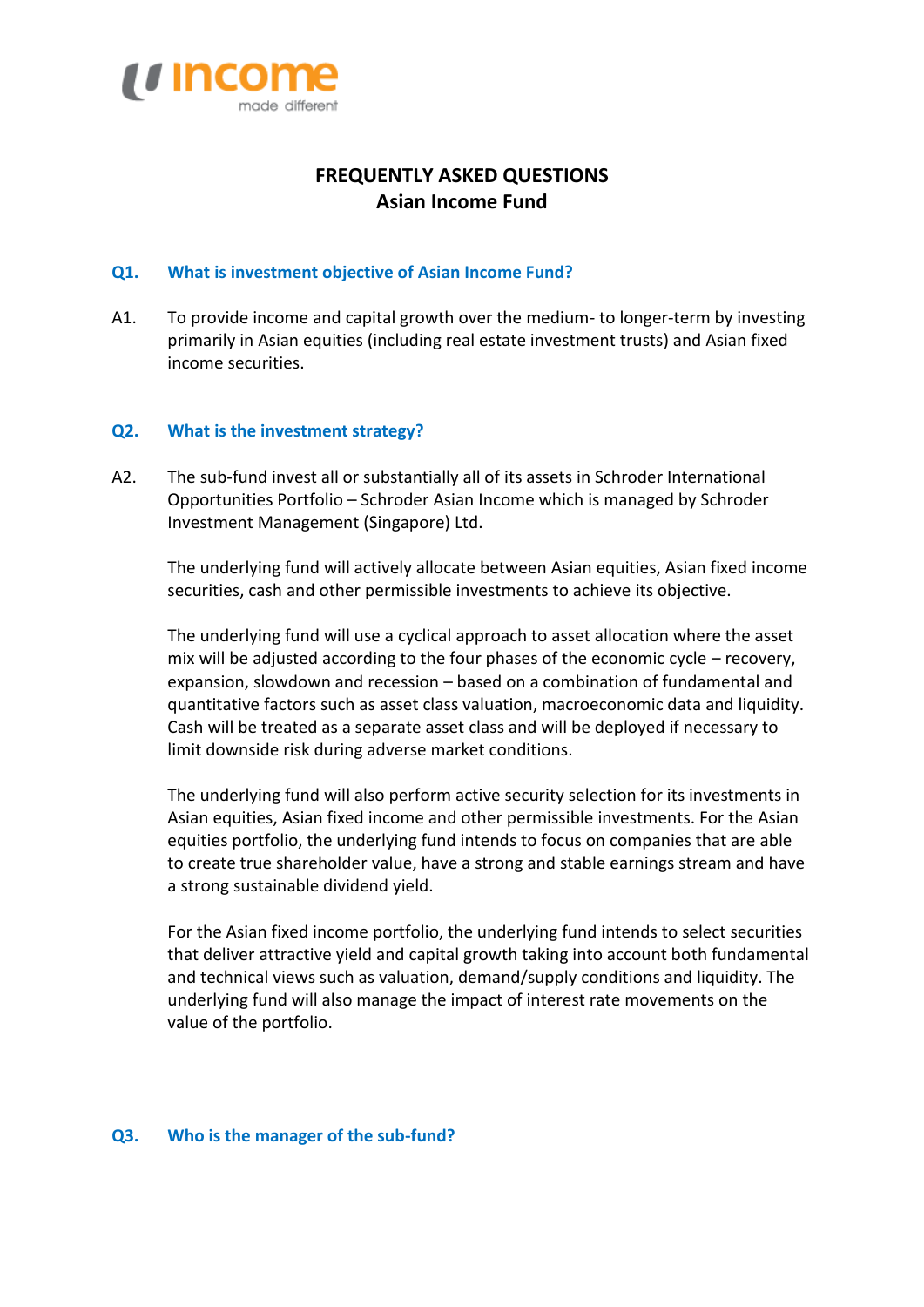

made different

A3. The sub-fund is managed by NTUC Income Insurance Co-operative Limited. It invests all or substantially all of its assets into Schroder International Opportunities Portfolio-Schroder Asian Income which is managed by Schroder Investment Management (Singapore) Ltd.

## **Q4. Who should be considering this sub-fund for investment?**

- A4. The sub-fund is suitable for investors who:
	- seek medium to long-term capital growth;
	- understand the risks associated with investing in Asian equities and Asian fixed income securities; and
	- appreciate that the sub-fund is not a capital guaranteed fund, i.e. the amount of capital invested or return received is not guaranteed.

## **Q5. How can I invest in Asian Income Fund?**

- A5. You can invest in this sub-fund via any of the following ways:
	- i. Purchase a new GrowthLink;
	- ii. Topping up into an existing GrowthLink; or
	- iii. Switching funds within an existing GrowthLink.

More information on GrowthLink can be found on GrowthLink's product page on our website.

## **Q6. What are the Annual Management Charges for Asian Income Fund?**

A6. The annual management fee is currently set at 1.25% per annum, which includes management fee charged by the investment manager of Schroder Asian Income Fund. This is not guaranteed and may be reviewed from time-to-time. However, it shall not exceed 2.0% of the fund balance at any point of time.

## **Q7. What is the frequency of distribution for Asian Income Fund?**

A7. We intend to make monthly distribution and will distribute all payouts received from the underlying fund within 45 days from the declaration date. The distribution is not guaranteed.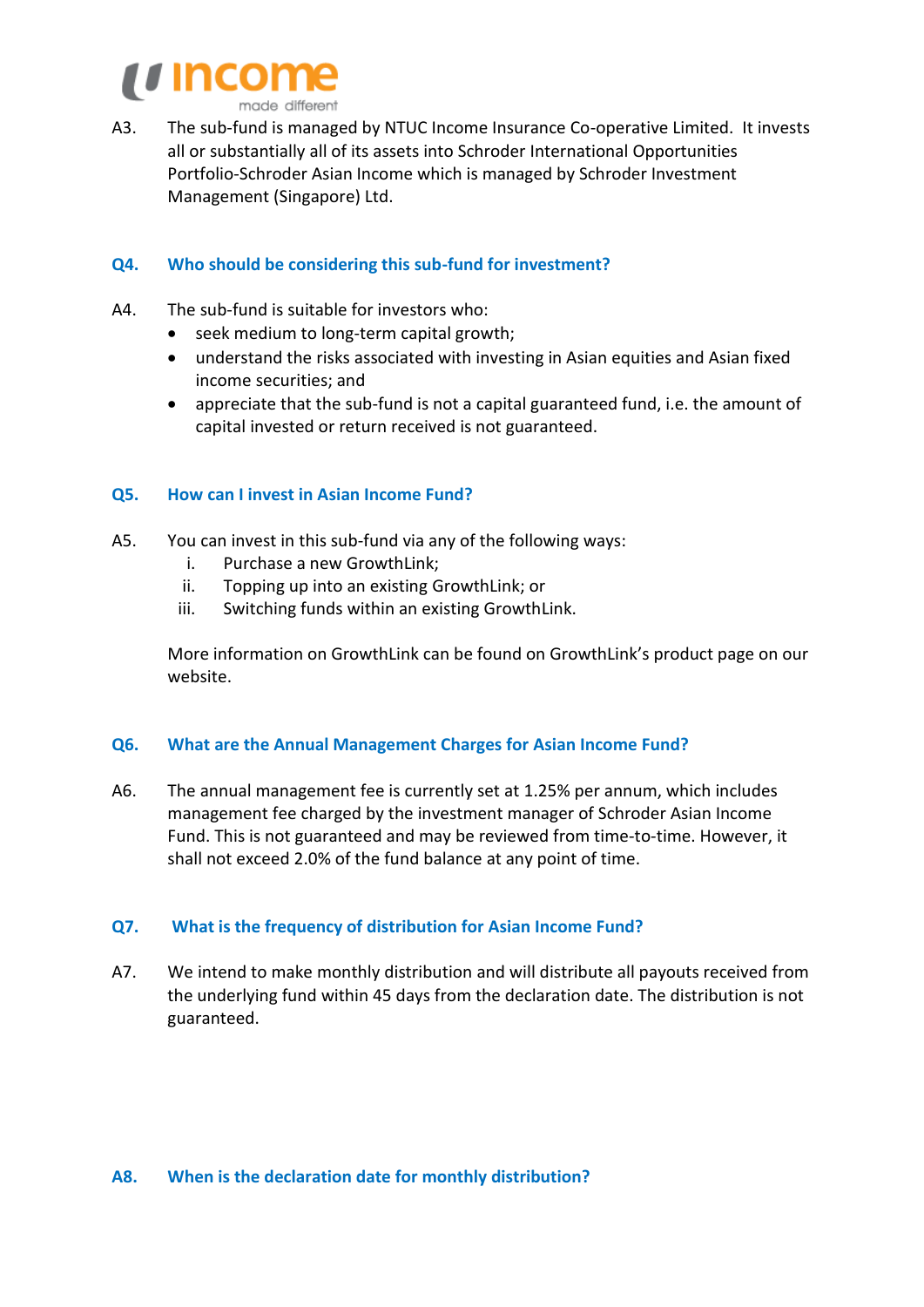

A8. The declaration date is set on the last 2nd working day of the month. If these dates fall on a weekend/public holiday, the last business day before these dates will be taken as the declaration date. The declaration date is subject to review and the Manager has the sole discretion to determine the rate and frequency of the distribution.

## **Q9. What happens to the unit price after distribution?**

A9. The unit price of the sub-fund will be reduced accordingly after the distribution. The number of units available will remain the same, unless the distribution is reinvested into this sub-fund.

## **Q10. What options are available for distribution?**

A10. The default option for distribution is to reinvest them at bid price into Asian Income Fund.

If you wish to encash the distribution, you will need to either indicate your choice in the application form or notify us in writing at least 30 days before the Declaration Date. A cheque would be sent to you within 45 days from the Declaration Date.

However, any distribution below S\$50 has to be reinvested and encashment is not allowed. Also, any distribution from funds purchased using SRS monies, if applicable, will also be reinvested.

The unit prices for reinvestment will be determined on Payout date, which would be within 45 days from the Declaration Date.

## **Q11. Will the distribution affect the insurance coverage provided by the ILP?**

A11. No, the insurance coverage is not affected by the distribution.

## **Q12. What happens to the unit price of the sub-fund after distribution?**

A12. The unit price of the sub-fund will be reduced accordingly after the distribution. The number of units available will remain the same, unless the distribution is reinvested into the sub-fund.

# **Q13. Will reinvestment of the distribution increase the insurance coverage provided by the ILP?**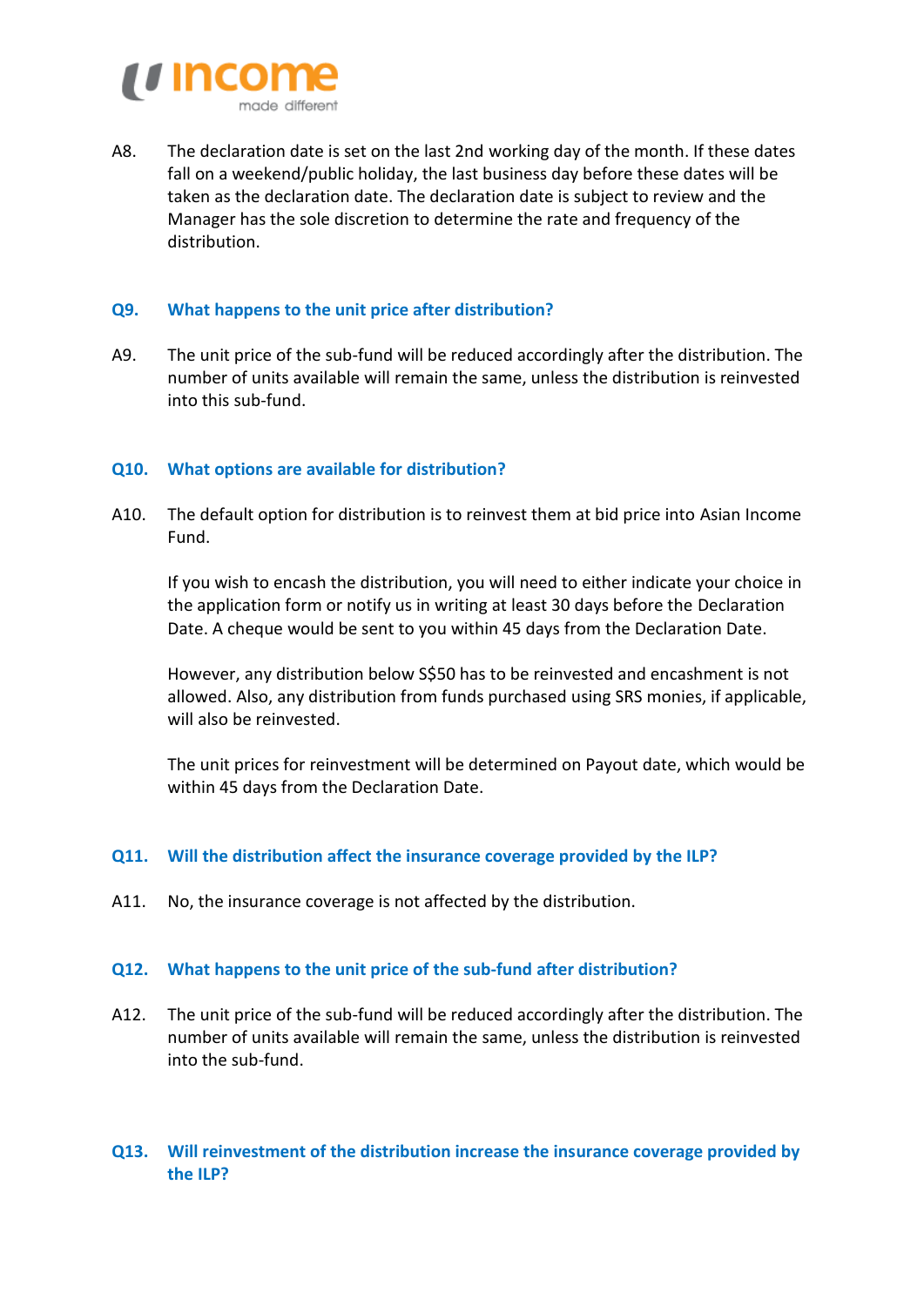

A13. No, the reinvestment of distribution from the sub-fund does not increase the insurance coverage.

## **Q14. Will withdrawal of funds after they have been reinvested, reduce the insurance coverage?**

A14. Yes, withdrawal funds after they have been reinvested will reduce the insurance coverage.

#### **Q15. What is the cut-off time used to determine pricing of the units?**

A15. All ILP funds are valued daily on an offer/bid basis. All transactions for ILP are based on forward pricing. The prices are updated on the website of NTUC Income on each working day.

For cash policy, all transactions submitted and premiums received by us by 3 pm (Singapore time) each day will be executed based on the unit prices of the same working day. For transactions submitted on a non working day (i.e. Saturday, Sunday or public holiday), the execution will be based on the prices valued for the following working day.

For SRS policy, all transactions received by us by 3 pm (Singapore time) each day will be executed based on the unit prices of the same working day. For transactions submitted on a non working day (i.e. Saturday, Sunday or public holiday), the execution will be based on the prices valued for the following working day.

We reserve the right to revise the cut-off time.

Life & Health Operations

#### **IMPORTANT NOTES**

This information is not to be construed as an offer or solicitation for the subscription, purchase or sale of any investment-linked plan (ILP) fund. The information and descriptions contained in this material are provided solely for general informational purposes and do not constitute any financial advice. It does not have regard to the specific investment objectives, financial situation and particular needs of any persons.

Investments are subject to investment risks including the possible loss of the principal amount invested. Past performance, as well as the prediction, projection or forecast on the economy, securities markets or the economic trends of the markets are not necessarily indicative of the future or likely performance of the ILP fund. The performance of the ILP fund is not guaranteed and the value of the units in the ILP fund and the income accruing to the units, if any, may fall or rise. A product summary and product highlights sheet(s) relating